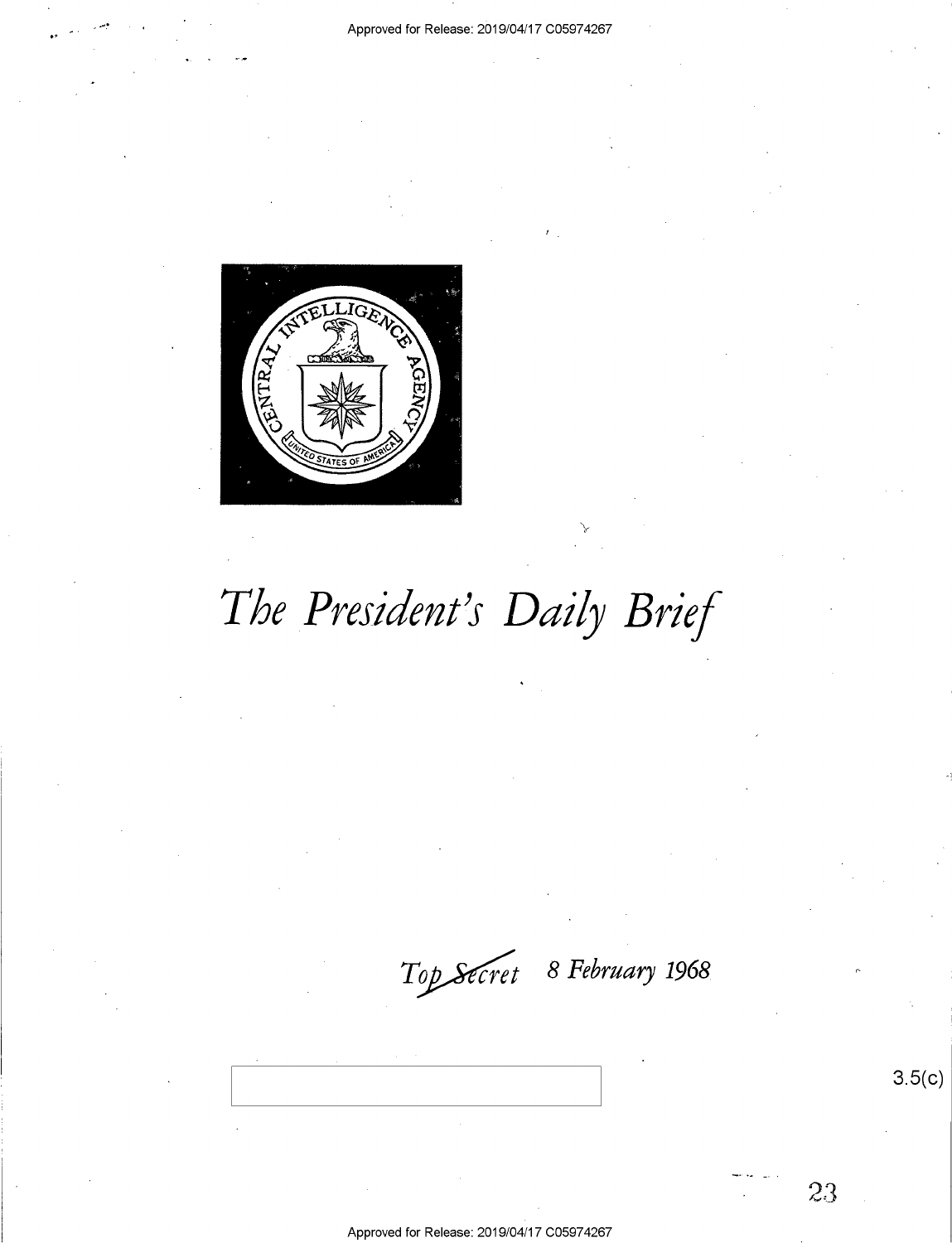

#### DAILY BRIEF 8 FEBRUARY 1968

l; Vietnam (as of 5:30 AM .EST)

The combat base at Khe Sanh was struck again this morning with a heavy barrage of artillery, rocket, and mortar fire, but casualties and damage were light. No major new attacks have occurred elsewhere in South Vietnam, but Communist pressure remains serious in several urban areas--notably in Saigon, Hue, and Dalat.

At last word, the three North Vietnamese IL-28 light bombers that came down from China on Tuesday were still at Phuc Yen airfield. It is now evident.that three more of these planes were flown to a Chinese airfield closer to the border on Tuesday, suggesting that these too are destined soon to return to North Vietnam.

An idea of what the Communists hoped to accomplish in the current offensive is now beginning to emerge from interrogations of captured Viet Cong. They were banking on an upsurge of popular support in the cities, and some claim they were told to organize new front groups composed of dissident South Vietnamese. The end result was to be a coalition.of these new groups with the National Liberation Front which would then form a new government capable of challenging the present leaders in Saigon.

This scheme fits with the Commu-<br>nist propaganda about new opposition "fronts" springing up in South Vietnam. Although the Communists did not achieve all they had hoped initially, it is unlikely that these plans have been aban-<br>doned. doned. We have a set of the set of the set of the set of the set of the set of the set of the set of the set of the set of the set of the set of the set of the set of the set of the set of the set of the set of the set of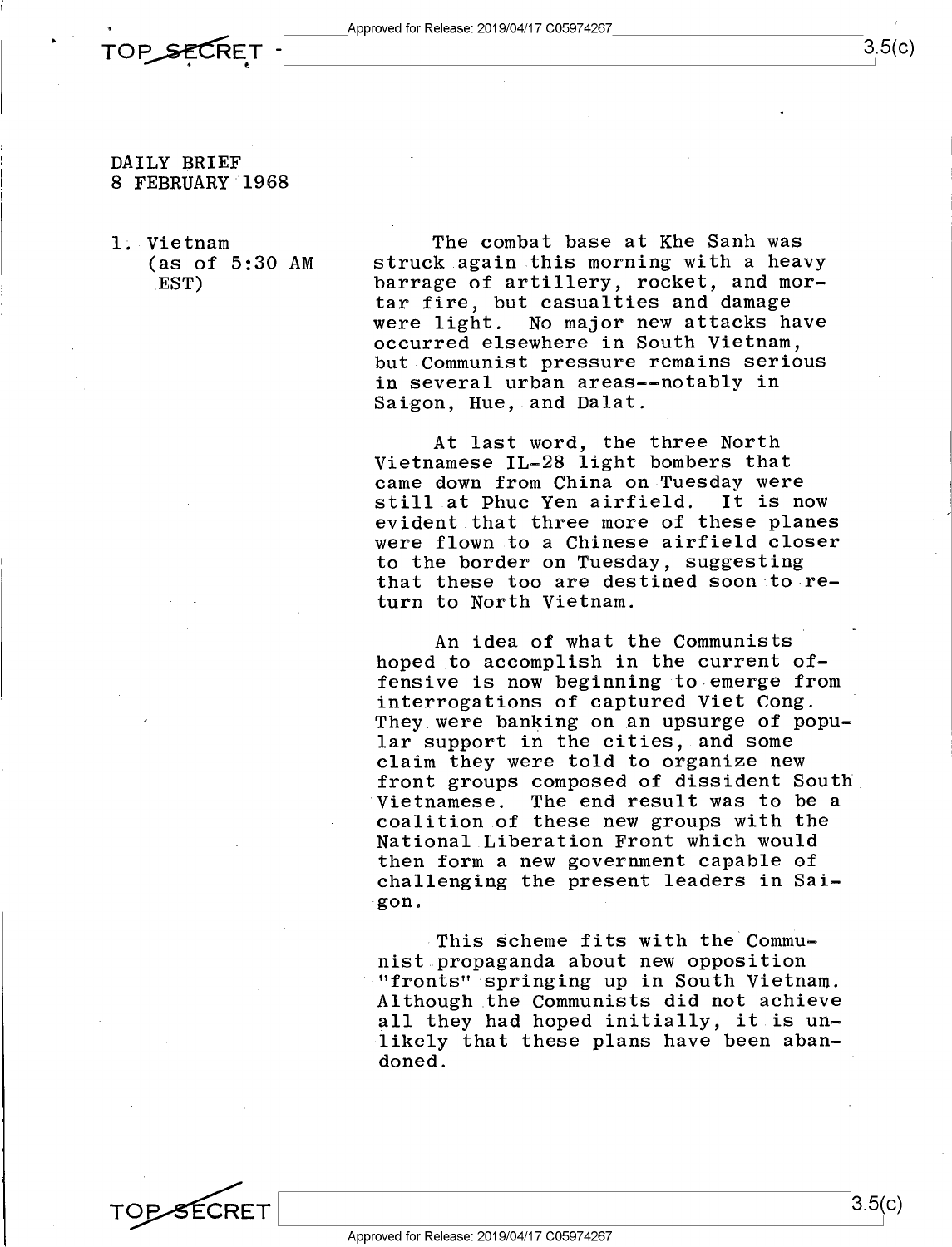### 2. Korea

The government and press in Seoul are moderating somewhat their earlier strenuous protestations over US handling of the Pueblo case. Perhaps they feel that the lack of progress in Panmunjom reduces the chances of a compromise undercutting South Korean status.



### 3. United Kingdom

### 4. Soviet Union

The attempted lunar probe yester-<br>corning failed early in flight. It day morning failed early in flight. was intended either to go in orbit around the moon or to softland a payload on the surface. The Soviets have tried only one other lunar operation in the past l3 months, and that also was a flop.

### 5. Denmark

:The new government has set out, as its first order of business, to obtain assurances that the US accepts Denmark's policy banning nuclear weapons from -Greenland and its airspace. The foreign minister informed Ambassador White yes terday that this does not have to mean renegotiation of the 1951 base treaty; a less formal exchange of notes would do

TOP SECRET

3.3(h)(2)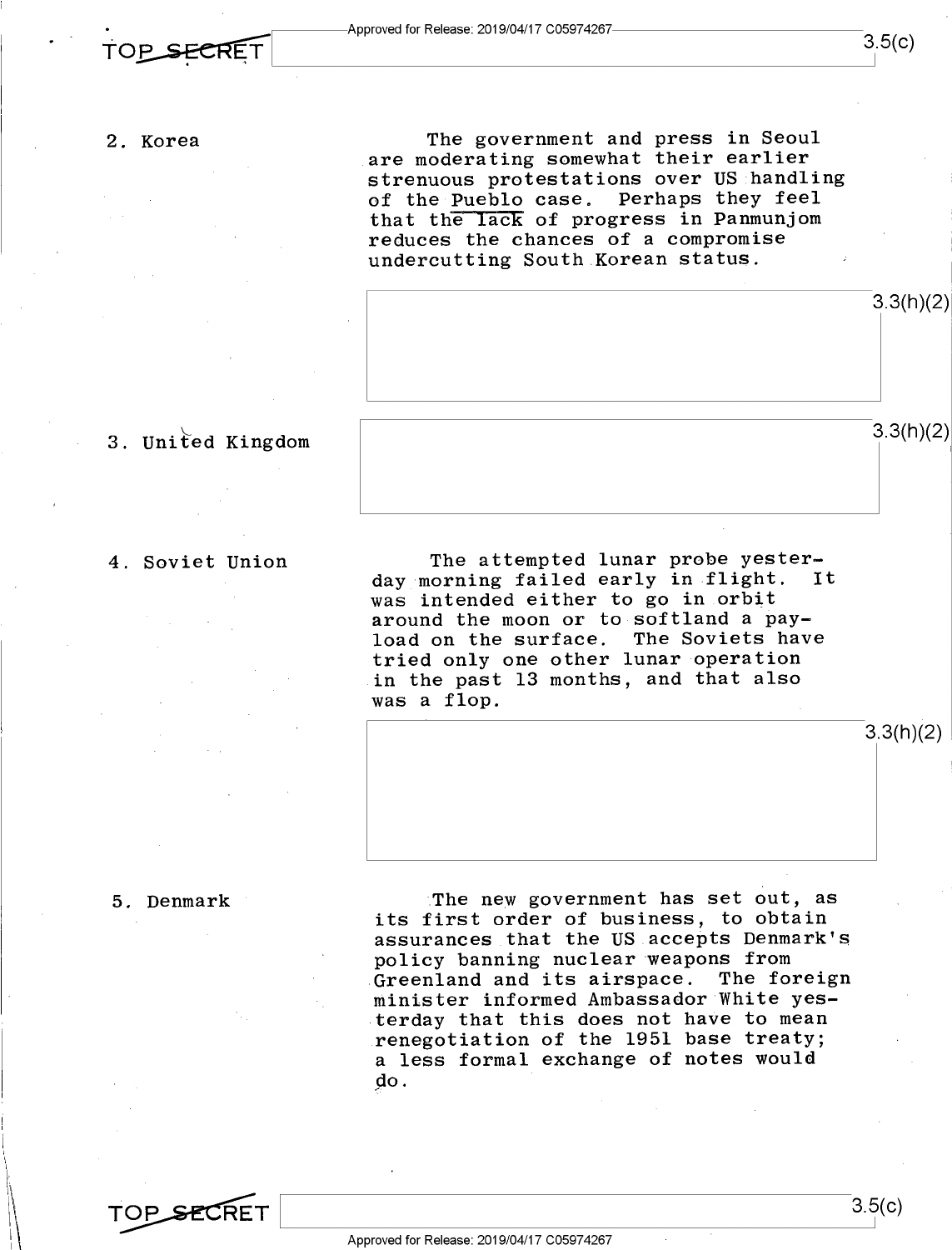$\overline{TOP}$  SECRET  $\overline{O}$   $3.5(C)$ 

6. Belgium  $\begin{array}{r} \text{The collapse of the government yes-} \\ \text{terday climaxed a bitter dispute between} \end{array}$ French and Dutch speaking Belgians.<br>Foreign policy is not an issue in the crisis. It will be very difficult to put together a new government on the basis of the present Parliament and new<br>elections may be in store.

7. Czechoslovakia All signs suggest that Dubcek re- . last week pumped up with confidence in<br>his plans to put the country on a new<br>course and to broaden his base of poli-<br>tical support. He evidently got at least tacit acceptance in Moscow, though<br>Soviet leaders almost surely remain apprehensive about the liberalizing ex-<br>periments he has in mind.

> Dubcek's program is to be unveiled<br>at the party Central Committee meeting scheduled for late this month.  $\vert$  3.3(h)(2)

8. Jordan  $3.3(h)(2)$ 

 $\cdot$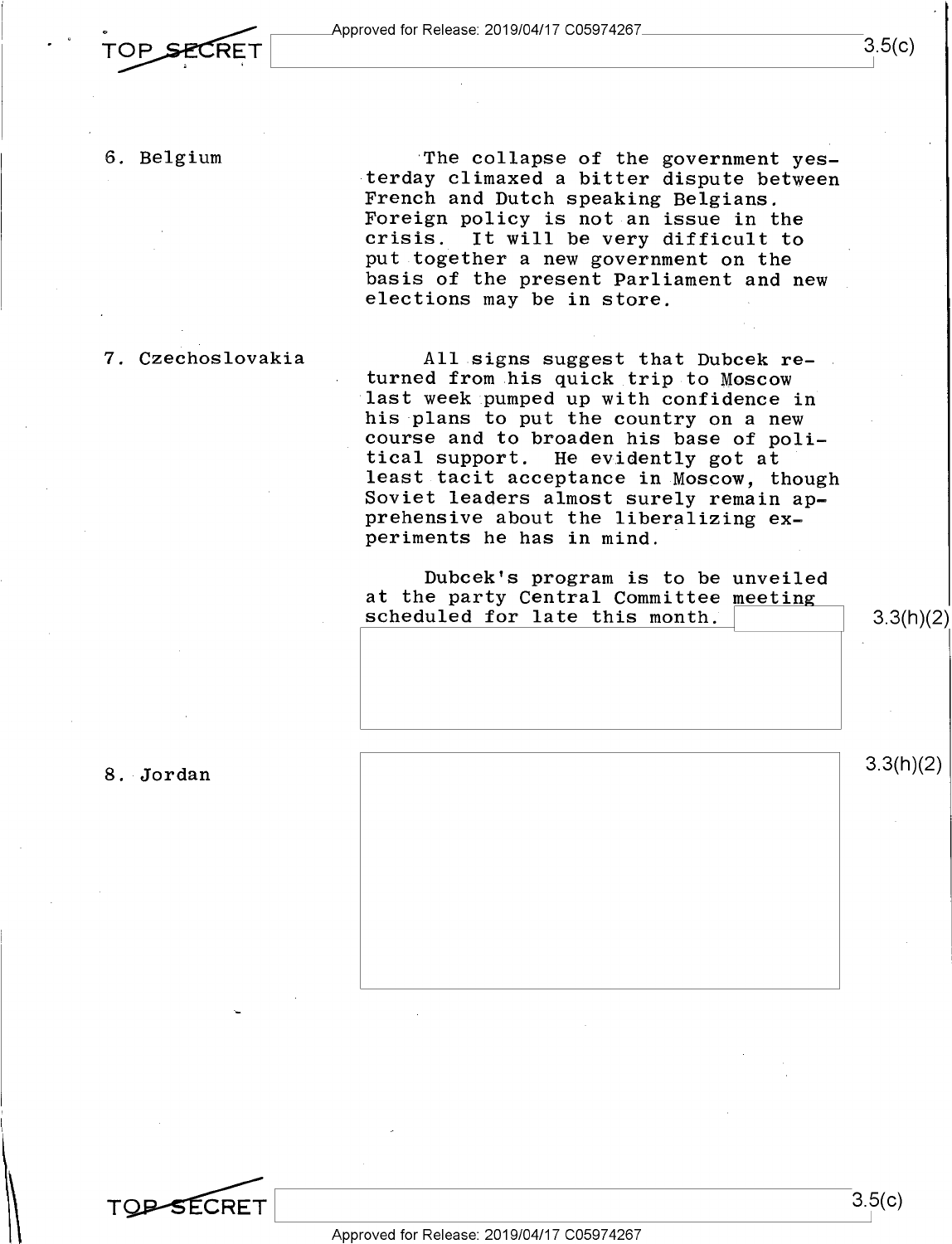| <b>TOP SECRET</b> |  |  |
|-------------------|--|--|
|                   |  |  |
|                   |  |  |

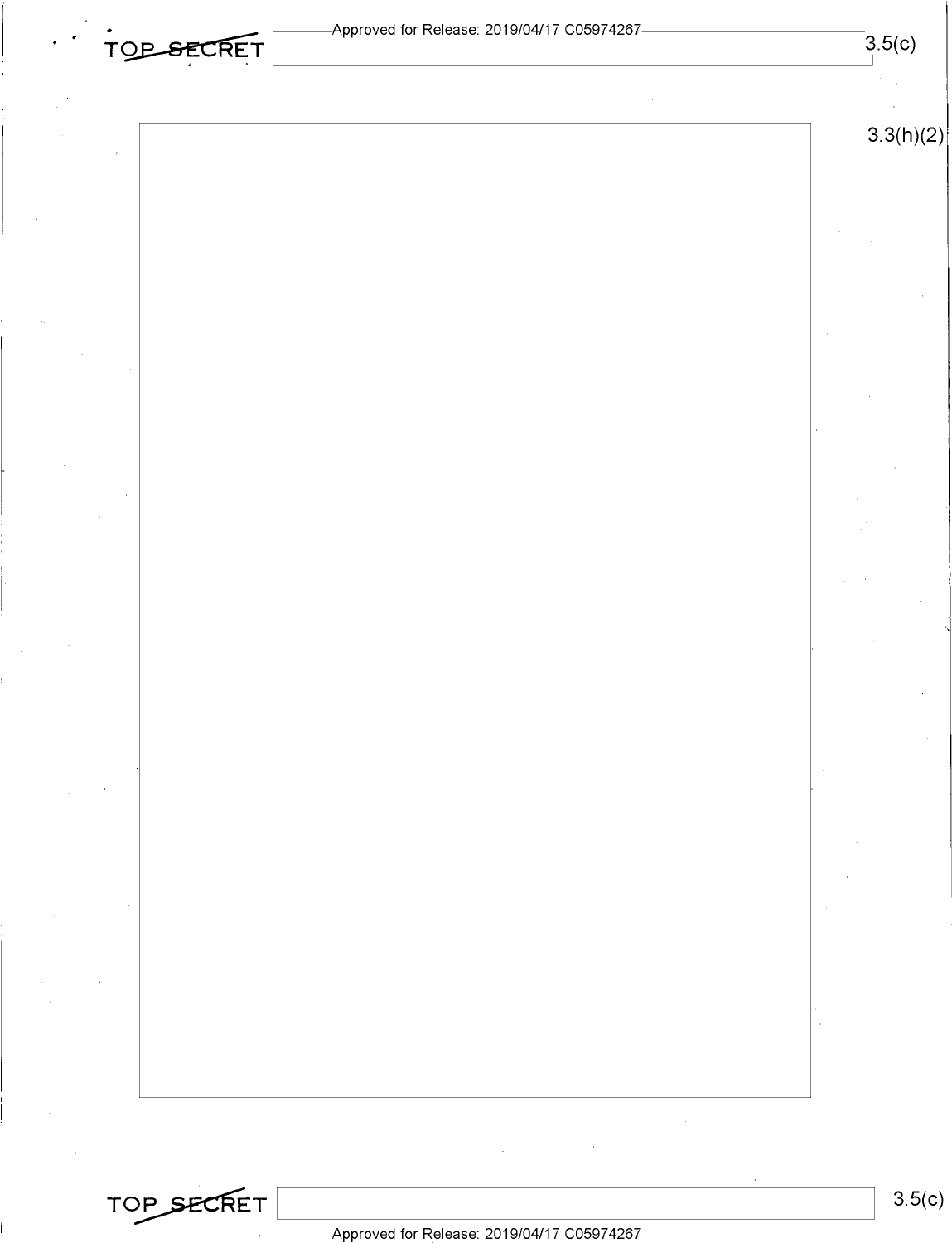## Approved for Release: 2019/04/17 C05974267<br>TOP SECRET



 $-2-$ 

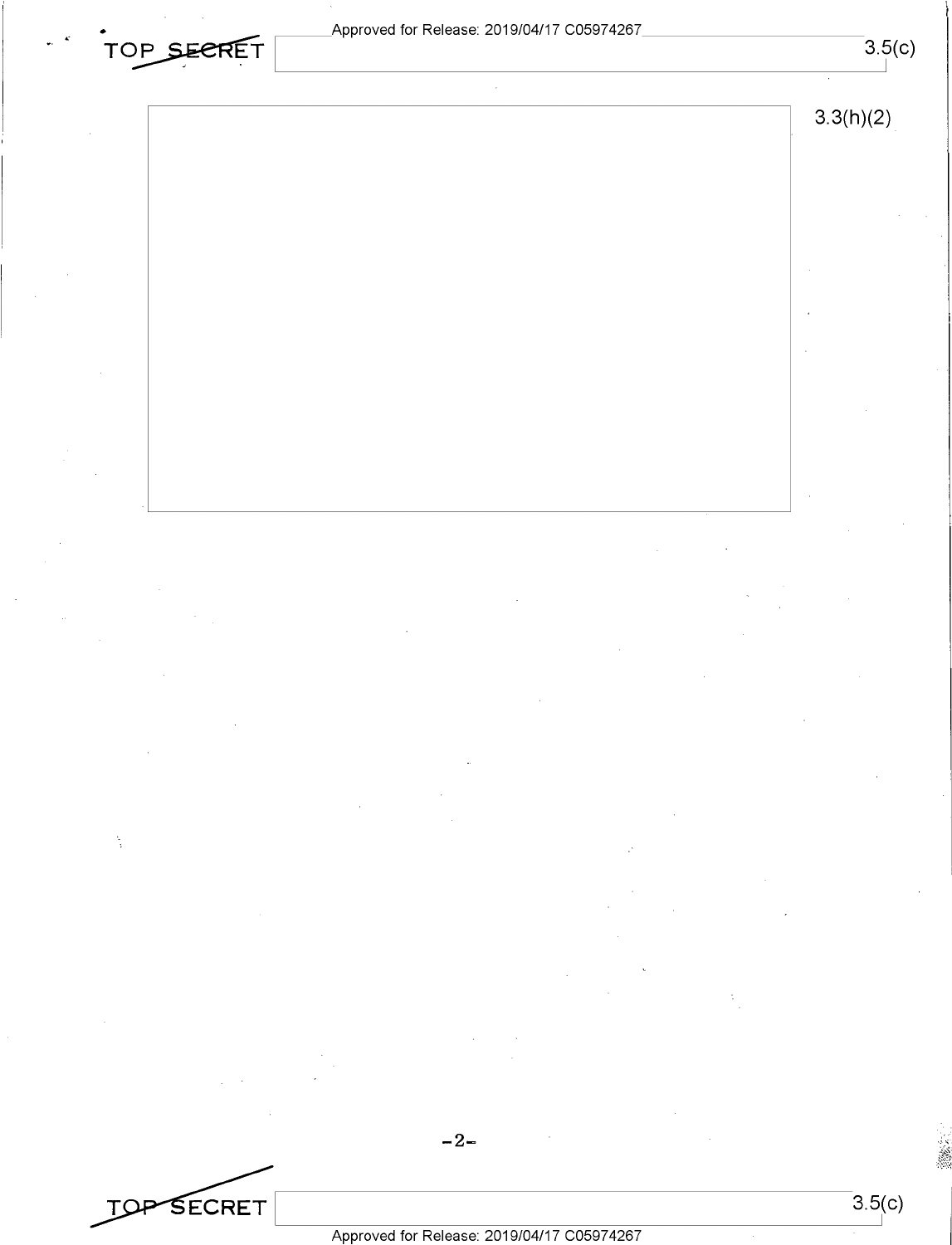Secret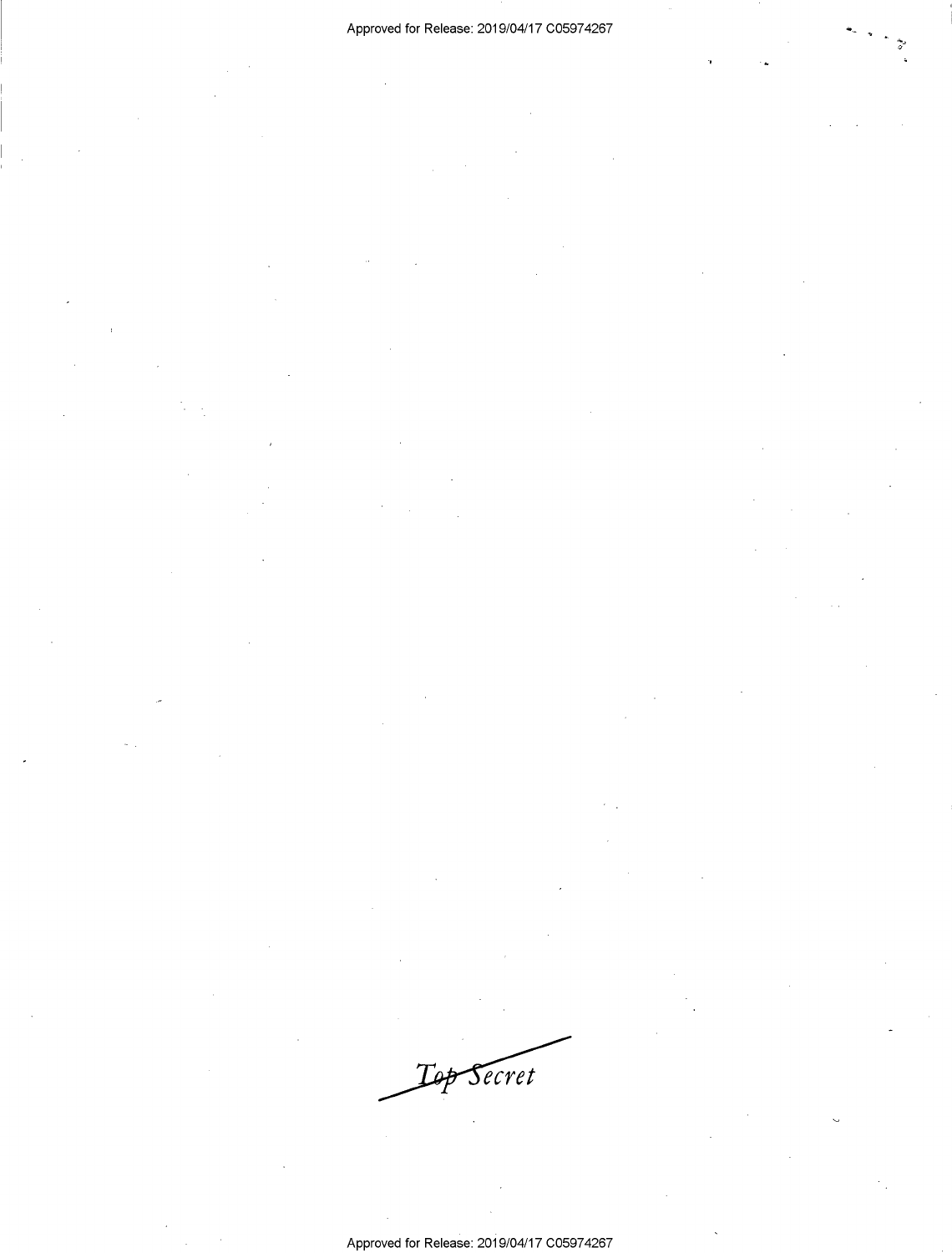**Top Secret** 



### FOR THE PRESIDENT'S EYES ONLY

## Special Daily Report on North Vietnam

**Top Secret** 

8 February 1968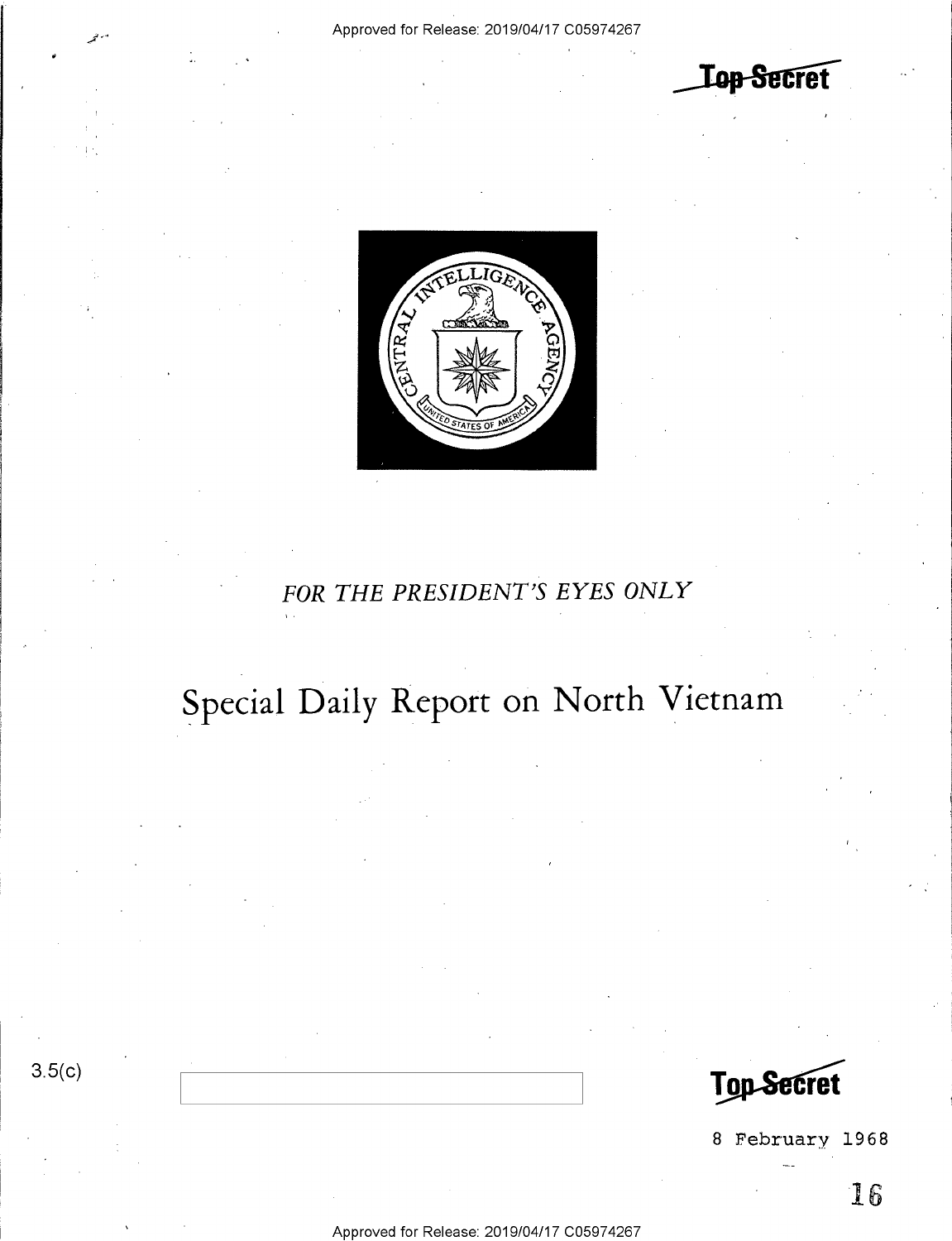Special Daily Report on North Vietnam for the President's Eyes Only

8 February 1968

### I. NOTES ON THE SITUATION

.Propaganda on the Current Offensive: Vietnamese Communist propaganda is still stressing that the military offensive will not be a short-term effort, and that more difficult days are ahead. Earlier appeals stressed the immediate objectives, whereas Front and Hanoi statements in recent days have predicted that the fighting would become fiercer and fiercer, but<br>that greater victories are yet to come. The French that greater victories are yet to come. Press Agency correspondent in Hanoi, whose material is censored and sometimes inspired by the North Vietnamese, reports he was told that the present fighting is only the beginning of a "new phase" of the struggle and that there will be a "second phase" to prevent the allies from recovering from the first blow.

In the absence of any genuine popular uprising, the Communists have probably found it necessary to bolster Viet Cong morale by stressing that the fighting must continue in order to nail down the successes achieved in the initial Tet thrust. Such propaganda is also designed to encourage greater uncertainty and fear among the already shaken populace and to magnify and prolong the Communist threat.

\* \* \*

.Flight to Hanoi Still Stranded: The International Control Commission (ICC) aircraft scheduled to bring out the three US prisoners from Hanoi is still stranded in Saigon because of fighting near the city. Flights from Saigon to Hanoi via Phnom Penh and Vientiane were cancelled on 2 and 6 February and one scheduled for the 9th has also been scrubbed.

The two Americans who are to receive the three flyers have been stranded in Vientiane since 2 Febru-<br>ary. The US Embassy in Laos reports that the two The US Embassy in Laos reports that the two Americans approached the Chinese Communists in an

Approved for Release: 2019/O4/17 CO5974267 OP SECRET Approved for Release: 2019/04/17 C05974267

TOP SECRET

 $3.5(c)$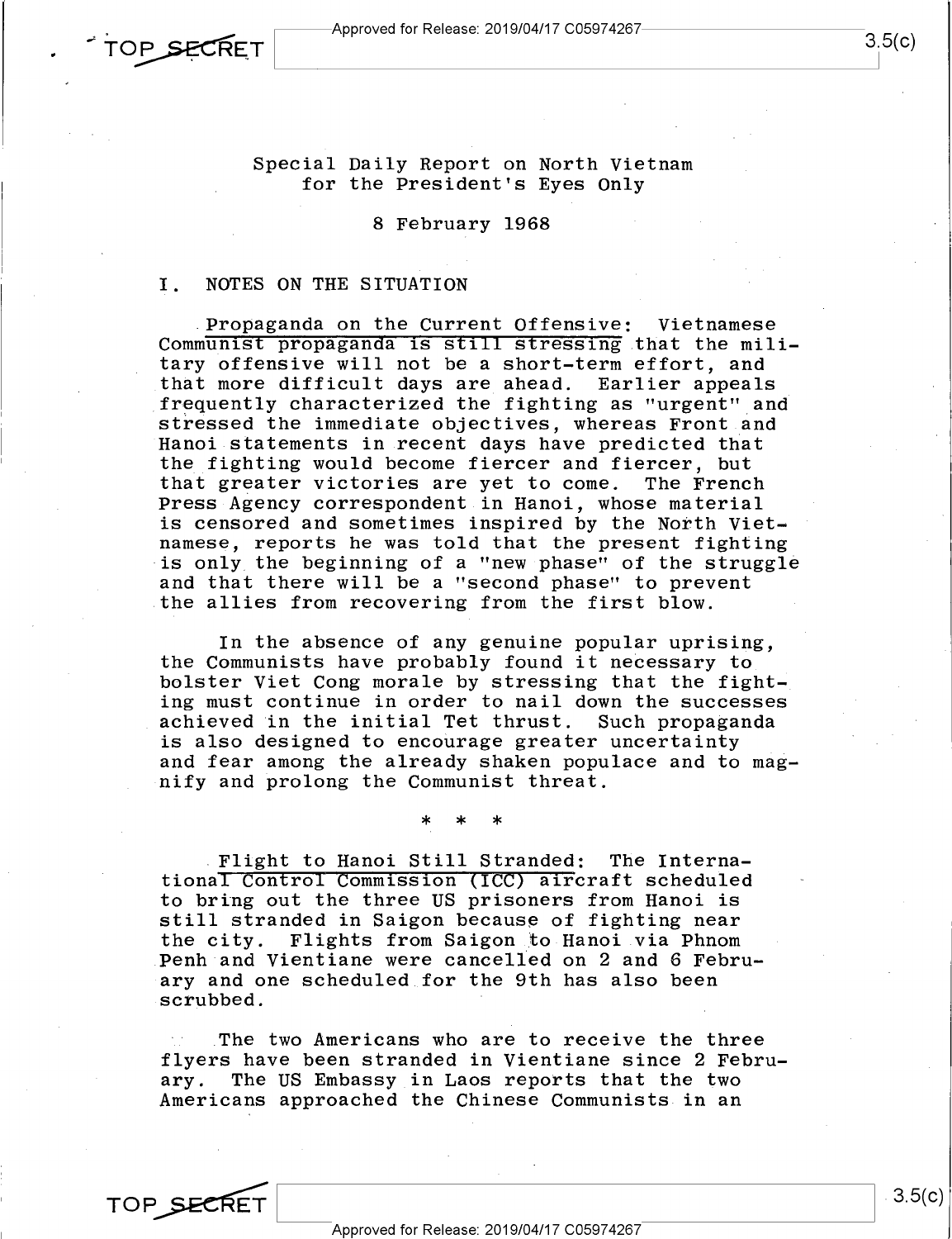effort to arrange a flight through China, but were<br>refused. (The Chinese control the only other regu-<br>larly scheduled air route to North Vietnam.) The North Vietnamese Embassy in Vientiane was informed<br>of the Chinese refusal and suggested the ICC initi-<br>ate a flight from either Phnom Penh or Vientiane<br>using another aircraft to make the flight on 9 Febru-<br>ary. The North V provide the same security for the flight as that<br>given the regular ICC aircraft. The US Embassy in<br>Vientiane made a similar proposal to ICC officials<br>in Laos and South Vietnam, and this is now being explored.

spokesmen continue to underscore their contention - Front Spokesmen in Cairo: Vietnamese Communist spokesmen continue to underscore their contention that any moves to end the war must start with the United States.

\* \* \*

The head of the Liberation Front mission in<br>Cairo held a press conference on 6 February to make<br>this point and to present the Front's line on the<br>current Communist offensive. This was the approach<br>taken by his colleague in in Vietnam by saying there are plenty of Vietnamese,<br>both North and South, and they will "always be<br>able to defeat" whatever forces the US sends.

\* \* \*

3.3(h)(2)

 $-2-$ 

TOP SECRET

s.5(¢)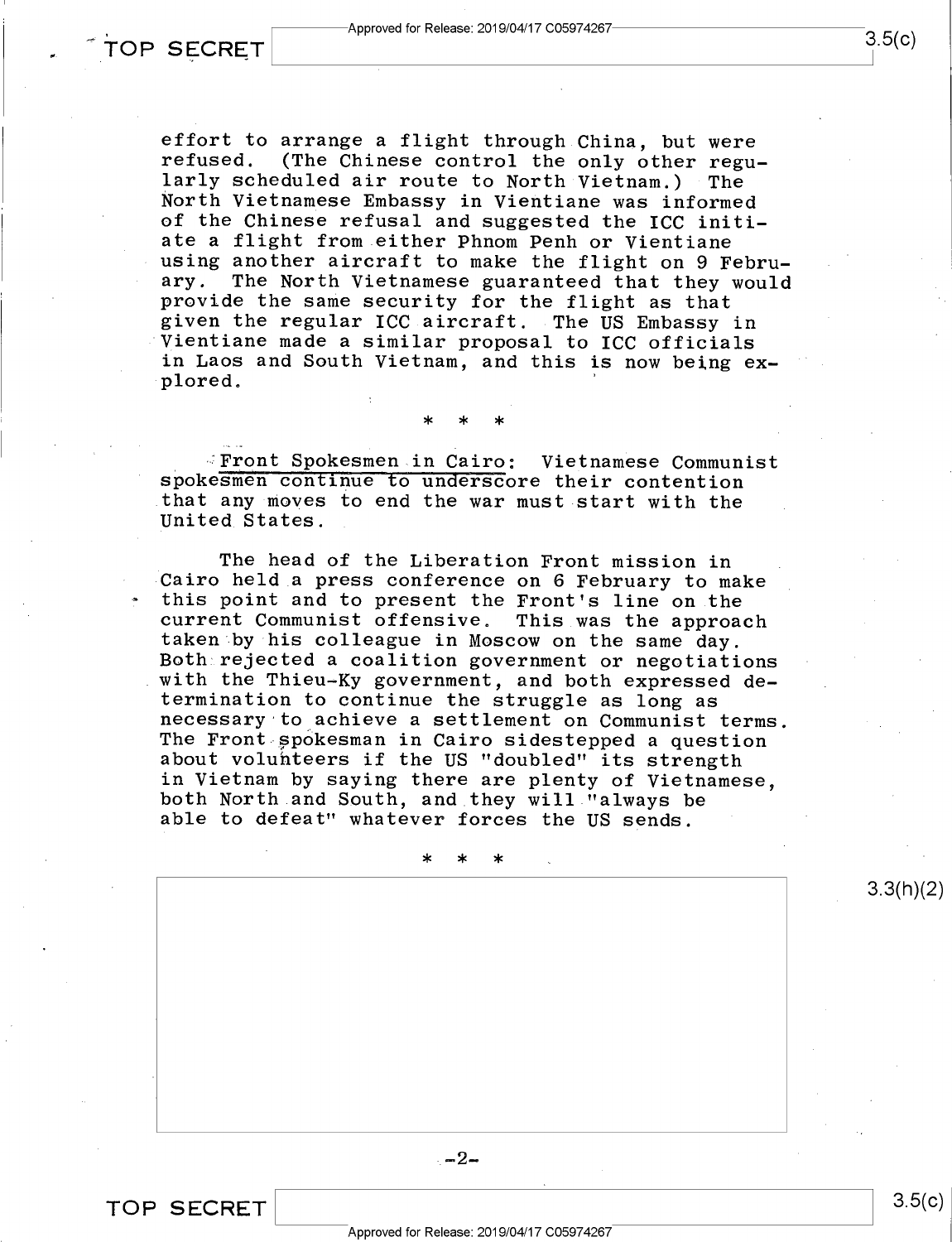$\sim$  TOP SECRET Approved for Release: 2019/04/17 C059/426/  $\sim$  3.5(c)

 $3.3(h)(2)$ 

\* \* \*

Vietnamese Praise North Korean Support: In<br>what seems to have been a deliberate attempt to<br>link the Pueblo incident with the Vietnam con-<br>flict, a rally was held in Pyongyang at which<br>Vietnamese Communist representatives p

Although their Korean comrades apparently<br>eschewed any specific claim of capturing the Pueblo<br>in order to support the Communists in Vietnam, a<br>Liberation Front speaker described the action as<br>an "effective contribution to

\* \* \*

### II. NORTH VIETNAMESE REFLECTIONS OF US POLITICAL ATTITUDES ON THE WAR

 $\begin{array}{ccc} \cdot & \cdot & \cdot & \cdot & \cdot \end{array}$ 

Nothing significant to report at this time.



 $3.3(h)(2)$